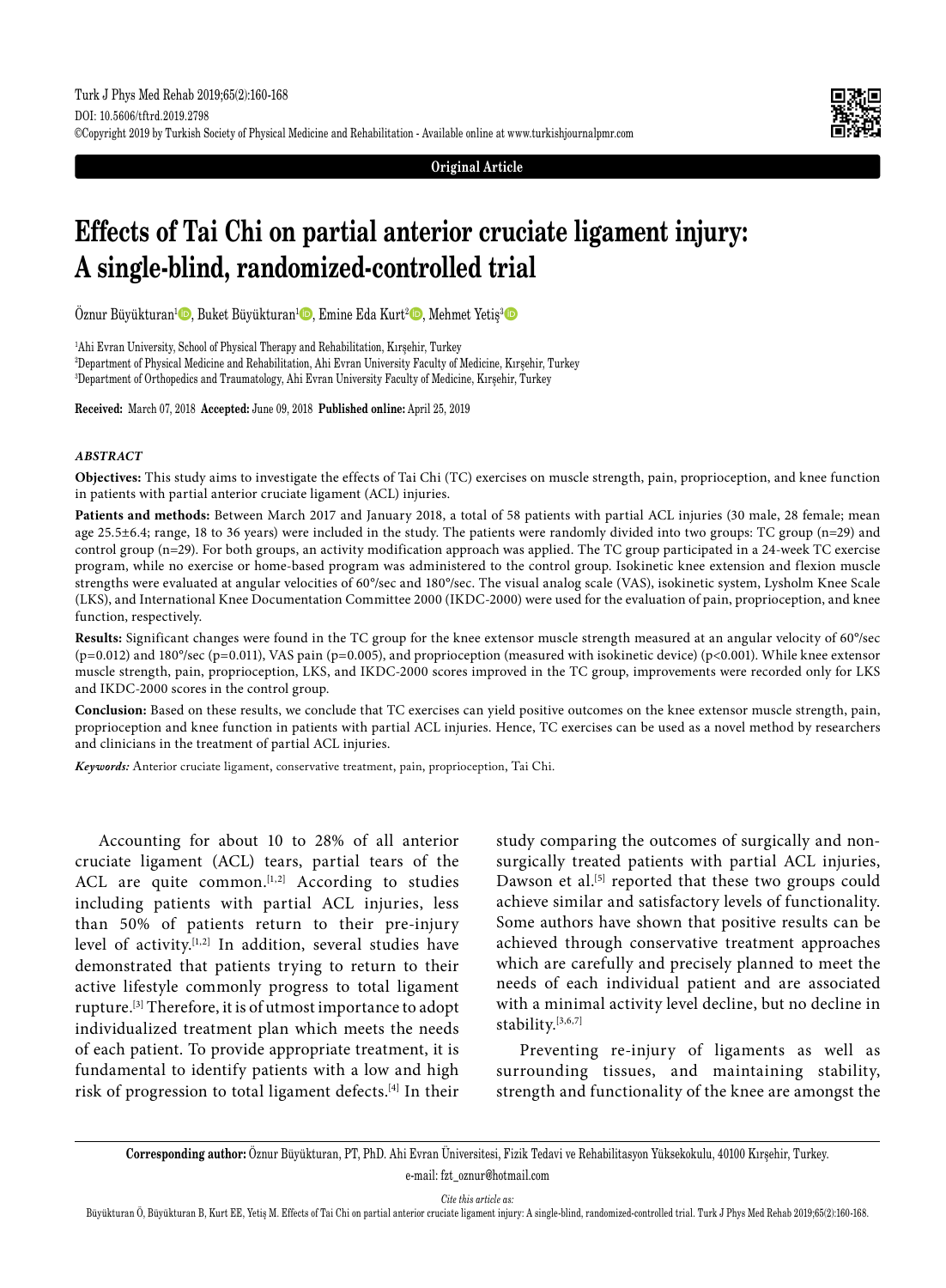main aims of conservative treatment.<sup>[6]</sup> This treatment approach remains as a beneficial option according to some studies.<sup>[7,8]</sup> Casteleyn and Handelberg<sup>[8]</sup> conducted a study in which cases from a general population less interested in sport activities with a mean of 8.5 years were treated conservatively for their ACL rupture. About 73% of these patients were categorized in Grade A or B according to the overall International Knee Documentation Committee-2000 (IKDC-2000) criteria. In another study, 100 acute ACL patients who underwent a rehabilitation program following arthroscopy were followed for 15 years.<sup>[7]</sup> According to the results of the study, an adequate activity level and satisfactory knee function could be achieved in most cases with ACL injury treated without reconstruction.

Originating from China, Tai Chi (TC) was initially developed as a military art of self-defense and was widely popular among the public for preserving good health.[9] It includes not only physical movements, but also elements to purify the mind such as setting the body upright, whilst letting the arms fall and aligning the feet.[9-11] Many studies investigating the effects of TC also included older adults in their sample.<sup>[9,10,12]</sup> A study concluded that muscle strength and gait ability improved in older adults as a result of TC.[9] Another study showed that iliopsoas, quadriceps femoris, hamstring, tibialis anterior, and other lower limb muscles improved in terms of strength following TC.[10] Other studies investigated the effects of TC on specific diseases. According to two studies, TC was found to be more effective than stretching exercises in cases of fibromyalgia<sup>[11]</sup> and knee osteoarthritis.<sup>[13]</sup> Based on these findings and relevant literature, the inclusion of TC exercises in the treatment programs have gained in importance.<sup>[14-16]</sup>

Considering the aforementioned studies, most have focused on older adults and the treatment of osteoarthritis. To date, no studies investigating the effects of TC on ACL injury have been published in the literature. In the present study, therefore, we aimed to investigate the effects of TC on the muscular strength, knee function, and proprioception of non-surgically treated patients with partial ACL injuries.

## **PATIENTS AND METHODS**

This single-blind, randomized-controlled trial was conducted at Ahi Evran University Faculty of Medicine, Departments of Orthopedics and Traumatology and Physical Medicine and Rehabilitation between March 2017 and January 2018. A total of 58 patients with partial ACL injuries (30 male, 28 female; mean age 25.5±6.4; range, 18 to 36 years) were included in the study. Clinical diagnosis was performed by a specialist physician based on the medical background, physical examination findings, and diagnostic images of the patients. Those with meniscus tears, meniscus injuries, chondral lesions, Grade IV injuries according to the Lachman test, ligament laxities or a generalized laxity, and/or a body mass index (BMI) above 30 kg/m<sup>2</sup> were excluded from the study. *Inclusion criteria were as follows:* aged between 20 and 45 years, having a sedentary lifestyle or a low level of activity, requiring conservative treatment, and having a visual analog scale (VAS) score of <3. Although 64 patients were invited to participate in the study initially, two did not meet the inclusion criteria and excluded. The remaining 62 patients were randomly divided into two groups. However, two patients from each group did not attend to the final visit. Therefore, the study was completed with a total of 29 patients in each group. The study flowchart is shown in Figure 1.

The patients were randomly divided into two groups: TC group (n=29) and control group (n=29). Clinical trial was conducted on two groups as pretest-posttest assessment design. A written informed consent was obtained from each participant. The study protocol was approved by the Kırşehir Ahi Evran University, Faculty of Medicine Ethics Committee (2017-08/67). The study was conducted in accordance with the principles of the Declaration of Helsinki.

#### **Interventions**

All participants of the study were advised regarding the activity modification approach proposed by Paterno<sup>[17]</sup> for patients with partial ACL injuries.

## **Tai Chi group**

The TC exercise program was planned in accordance with the Yang-Style with natural and extended postures, even and slow motions, steady and light movements, and flowing and curved lines of performance.[18] The sessions lasting 60 min were held three times each week for a total of 24 weeks by an experienced TC instructor with more than five years of experience. Each session consisted of 10 forms of Yang-Style; however, minor modifications were made to make the exercises suitable for patients with partial ACL injuries. These 10 modified postures either induced progressive amounts of stress onto postural stability or highlighted increasing magnitude of the rotation of the trunk over the arm, while decreasing the base of support in order that physical functionality could improve without excessive stress on the joints.<sup>[19]</sup> During the first session, mind-body exercise theory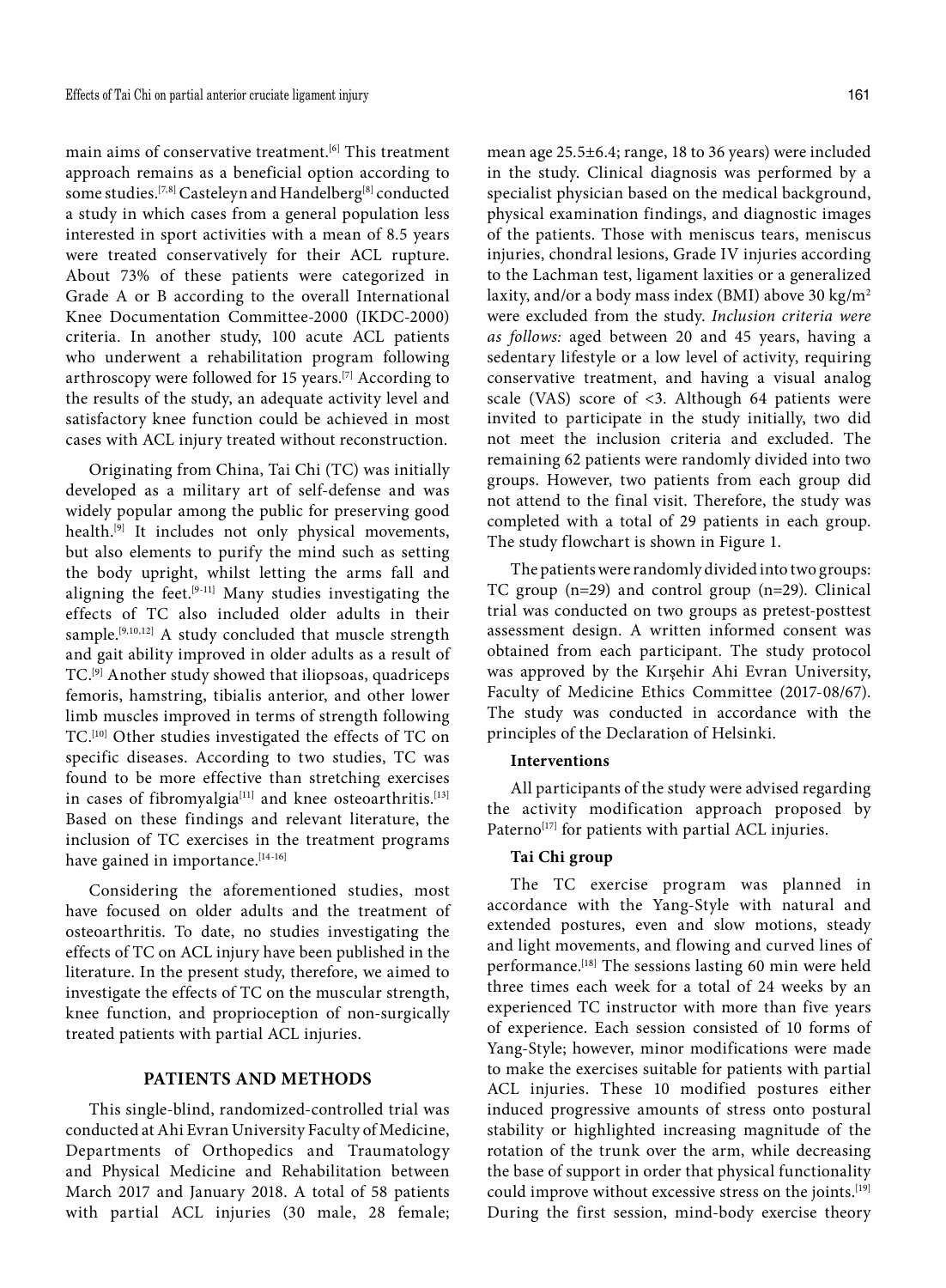

**Figure 1.** Study flowchart.

and procedures were explained by the instructor, and booklets on TC principles, techniques, and safety precautions were given to the participants.<sup>[16]</sup> Each session lasted for 60 min and consisted of 15 min of warm-up (i.e., stretching, mobility, and breathing techniques), 30 min of TC exercises, and 15 min of cool-down.

## **Control group**

Except for the activity modification, no additional exercise therapy or home-based program was applied to the individuals in the control group. However, after the completion of the study, TC exercises were applied to those patients in the control group who were willing to perform the exercises.

#### **Assessments**

Socio-demographic characteristics, duration of symptoms, affected and dominant sides were recorded through the face-to-face interview method.

## **Knee function**

To evaluate knee function, the Lysholm Knee Scale (LKS) was used. This scale is scored on a 0 to 100 range, where higher scores indicate better functionality.<sup>[1,20]</sup> The IKDC-2000 criteria were also used in the current study to evaluate knee function. Containing 18 items in three main domains of symptoms, sports, and daily activities, the LKS is a scale scored on a 0 to 100 range, where higher scores indicate better functionality and fewer symptoms.[21,22]

## **Pain**

The VAS is a simple tool for the evaluation of pain. The patients were asked to mark their current pain on a 10-cm-long line. The line is scored from 0 to 10, with 0 indicating no pain, up to 10 which represents the worst pain they have ever experienced.<sup>[23]</sup>

#### **Muscle strength**

The isokinetic strength of the affected knee extensor and flexor muscles was assessed at the velocity of 60°/sec and 180°/sec using the Biodex System 4-Pro (Biodex Inc., Shirley, NY, USA). Prior to testing, a standard procedure was applied in terms of the equipment, data collection, and warmup. The warm-up consisted of five min of active exercise with a stationary (exercise) bike. During the test, patients were asked to sit in a dynamometer with their pelvis, thighs and ankles stabilized with straps, thigh bolsters and ankle cuffs, and they were allowed to hold onto the handles of the bench. The lever arm was set individually, and the axis of rotation was adjusted to be in alignment with the knee axis. The range of motion was set between 90° for flexion and 0° for extension. Prior to testing,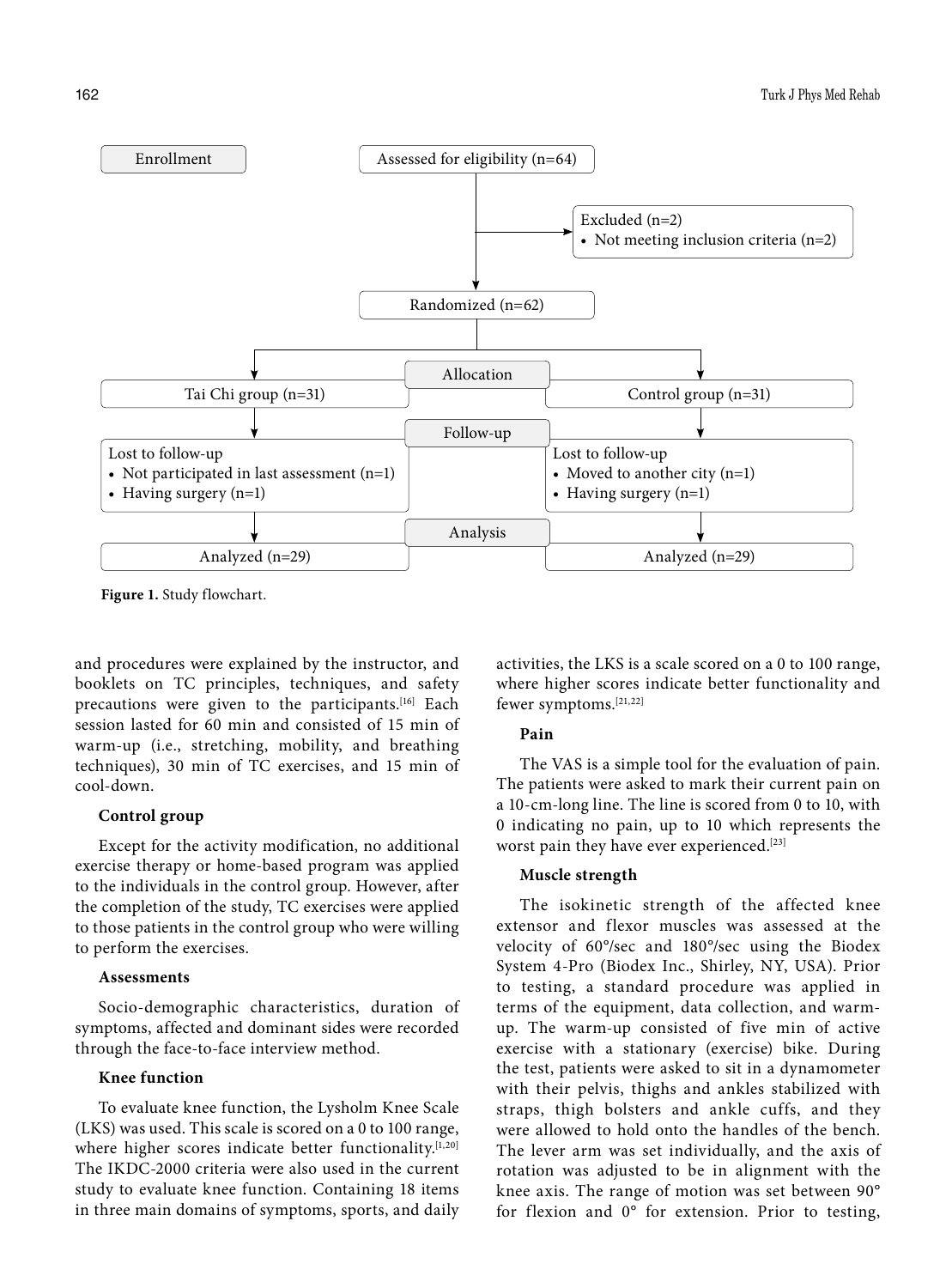each patient was administered three repetitions to help them adapt to the test. Three min after the adaptation period, the muscle strength testing was performed.[24] After a three-min rest period, maximal knee extension–flexion concentric repetitions were performed with five at 60°/sec and 10 at 180°/sec, each with one-min rest intervals.<sup>[25]</sup> The patients were encouraged to apply maximum effort for each test. The results were recorded as the isokinetic peak torques for knee flexion and extension muscle strength.

## **Proprioception**

Proprioception was measured using a Biodex System 4-Pro (Biodex Inc., Shirley, NY, USA). The patients were asked to sit on a chair in a position similar to the muscle strength assessment. The proximal malleoli of the ankle were attached to the dynamometer's lever arm. At the level of the femur lateral epicondyle, the rotational axis of the dynamometer was aligned with the rotational axis of the knee.<sup>[26]</sup> While the dynamometer was tilted at 0° and orientated at 90° fixed, the seatback was 70 to 85° inclined and the seat orientation fixed at 90°. Proprioception of the affected knee was tested at a target angle of 30°, since this is the working angle of the knee during daily weight-bearing activities.[26] As active testing is more functional than passive testing, proprioception was tested in the active mode of the isokinetic system.[27] Prior to testing, the procedure was explained to each patient. Then, the patients were instructed about other details of the test, such as the sitting position, flexion and extension of knee, memorizing angle, rest periods, and when to press the stop button. For the data collection, the patients were instructed to extend their leg from the

start position, until the arm of the dynamometer prevented any further movement (the target angle). The dynamometer kept the leg at the target angle for a period of 10 sec during which the patient memorized the position. Then, the patient flexed the knee back to the initial position before being asked to extend the leg and press the stop button, when they felt they achieved the target position. The tests were repeated three times and the average difference error of the three measurements between the target angle position and the subject's perceived angle was recorded.<sup>[26,27]</sup> In the current study, the average of these three scores was used as the error score for each patient. The participants completed the tests with their eyes closed in a quiet laboratory setting.

## **Randomization and blinding**

Based on their sex and age, the participants were divided into two groups using the matched randomization method as TC group and control group. The patients were assessed both at baseline and end of the study by a single researcher who was blind to the group allocation.

## **Sample size**

Following the 24-week intervention for different knee pathologies, a clinically important difference (MCID) for IKDC-2000 was calculated as 8.8 points. Based on a standard deviation of 17, MCID of IKDC-2000, using mixed design repeated measures analysis of variance (ANOVA) at 0.05 alpha level of significance, a statistical power of 80%, and a β level of 0.20, the minimum number of participants was calculated to be 29 per group.[28] Considering a potential drop-out rate of 10%, 64 patients were recruited to the study. Sample

|                                       | TC group $(n=29)$ |      | Control group $(n=29)$ |             |      |                |       |
|---------------------------------------|-------------------|------|------------------------|-------------|------|----------------|-------|
|                                       | $\mathbf n$       | $\%$ | $Mean \pm SD$          | $\mathbf n$ | $\%$ | $Mean \pm SD$  | p     |
| Age (year)                            |                   |      | $26.1 \pm 7.4$         |             |      | $24.7 \pm 6.2$ | 0.248 |
| Body mass index $(kg/m2)$             |                   |      | $24.6 \pm 4.1$         |             |      | $24.9 \pm 5.7$ | 0.781 |
| Gender                                |                   |      |                        |             |      |                | 0.121 |
| Female                                | 13                | 44.8 |                        | 15          | 51.7 |                |       |
| Male                                  | 16                | 55.2 |                        | 14          | 48.3 |                |       |
| Dominant side                         |                   |      |                        |             |      |                | 0.683 |
| Right                                 | 25                | 86.2 |                        | 26          | 89.6 |                |       |
| Left                                  | $\overline{4}$    | 13.8 |                        | 3           | 10.4 |                |       |
| Affected side                         |                   |      |                        |             |      |                | 0.714 |
| Right                                 | 20                | 68.9 |                        | 22          | 75.8 |                |       |
| Left                                  | 9                 | 31.1 |                        | 7           | 24.2 |                |       |
| Duration of symptoms (week)           |                   |      | $20.1 \pm 8.6$         |             |      | $21.8 \pm 4.8$ | 0.647 |
| Education status (year)               |                   |      | $14.2 \pm 2.6$         |             |      | $13.7 \pm 1.7$ | 0.146 |
| $H(0, H(1, 0), 0, 0)$ $1, 1, 1, 1, 1$ |                   |      |                        |             |      |                |       |

TC: Tai Chi; SD: Standard deviation.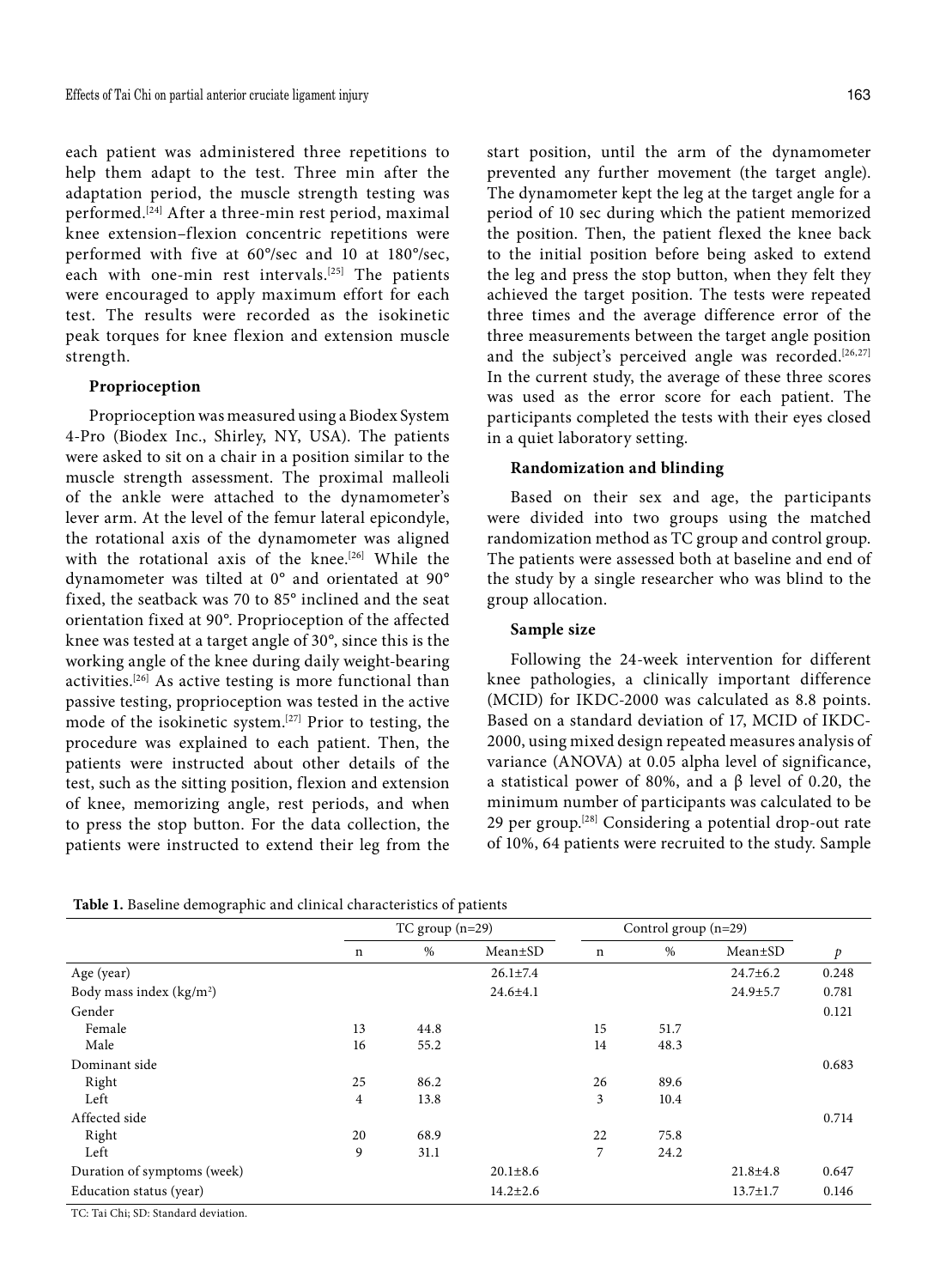size was calculated using G\*Power version 3.1.9.2 software (Heinrich-Heine-Universität Düsseldorf, Germany).[29]

#### **Statistical analysis**

Statistical analysis was performed using the IBM SPSS version 21.0 software (IBM Corp., Armonk, NY, USA). Descriptive statistics were expressed in mean ± standard deviation (SD) or number and frequency. The data were normally distributed according to the Shapiro-Wilk test. Therefore, parametric tests were used for the statistical analysis. For demographic comparisons of the two groups, the chi-square test was used for categorical variables and t-test for continuous variables. The changes in dependent variables pre- and post-intervention were analyzed using a mixed design repeated measures ANOVA to assess the overall group over time (i.e. before and after intervention) and within group (i.e. TC and control) interaction effects. To examine the difference between the baseline and follow-up values, pairwise comparisons were performed. The effect size (ES) was identified by calculating the difference between the baseline and follow-up values, divided by the standard deviation at baseline. A ES of 0.2, 0.5, and 0.8 was considered small, moderate, and large, respectively.<sup>[30]</sup> A  $p$  value of <0.05 was considered statistically significant.

**Table 2.** Differences between groups in study outcome measures

| Variable                                                                                                                                    | $Mean \pm SD$    | 95% CI      | Mean±SD          | 95% CI      | $*$ <sup>*</sup> $p$ |  |
|---------------------------------------------------------------------------------------------------------------------------------------------|------------------|-------------|------------------|-------------|----------------------|--|
| Extension PT 60°/sec                                                                                                                        |                  |             |                  |             | 0.012                |  |
| TC group                                                                                                                                    | $165.6 \pm 15.6$ | 154.2-177.4 | $187.8 \pm 18.9$ | 179.1-196.7 |                      |  |
| Control group                                                                                                                               | $176.4 \pm 16.1$ | 164.7-188.3 | $178.6 \pm 12.7$ | 172.8-184.6 |                      |  |
| $*_{p}$                                                                                                                                     | 0.551            |             | 0.049            |             |                      |  |
| Flexion PT 60°/sec                                                                                                                          |                  |             |                  |             | 0.061                |  |
| TC group                                                                                                                                    | $141.2 \pm 14.9$ | 129.6-152.9 | $145.4 \pm 16.3$ | 138.3-152.7 |                      |  |
| Control group                                                                                                                               | 136.9±9.8        | 123.4-150.2 | $138.2 \pm 11.2$ | 128.0-149.1 |                      |  |
| $*_{p}$                                                                                                                                     |                  | 0.316       |                  | 0.104       |                      |  |
| Extension PT 180°/sec                                                                                                                       |                  |             |                  |             | 0.011                |  |
| TC group                                                                                                                                    | $124.1 \pm 22.1$ | 113.9-135.3 | $154.6 \pm 18.6$ | 139.8-169.8 |                      |  |
| Control group                                                                                                                               | 127.8±19.4       | 117.6-138.3 | 130.9±16.7       | 118.1-143.4 |                      |  |
| $*_{p}$                                                                                                                                     |                  | 0.427       |                  | 0.021       |                      |  |
| Flexion PT 180°/sec                                                                                                                         |                  |             |                  |             | 0.084                |  |
| TC group                                                                                                                                    | $105.6 \pm 18.6$ | 97.6-113.8  | $113.6 \pm 19.1$ | 101.1-125.6 |                      |  |
| Control group                                                                                                                               | 99.7±11.2        | 89.4-110.2  | $104.6 \pm 12.3$ | 94.4-115.0  |                      |  |
| $*_{p}$                                                                                                                                     |                  | 0.139       |                  | 0.087       |                      |  |
| Pain                                                                                                                                        |                  |             |                  |             | 0.005                |  |
| TC group                                                                                                                                    | $4.5 \pm 1.5$    | $4.2 - 4.9$ | $2.1 \pm 0.8$    | $1.7 - 2.5$ |                      |  |
| Control group                                                                                                                               | $4.8 \pm 2.3$    | $4.4 - 5.1$ | $5.6 \pm 2.1$    | $4.8 - 6.5$ |                      |  |
| $\ast_p$                                                                                                                                    | 0.432            |             | 0.029            |             |                      |  |
| Proprioception                                                                                                                              |                  |             |                  |             | < 0.001              |  |
| TC group                                                                                                                                    | $4.0 \pm 1.4$    | $3.6 - 4.5$ | $2.1 \pm 0.8$    | $1.8 - 2.5$ |                      |  |
| Control group                                                                                                                               | $3.6 \pm 1.1$    | $3.3 - 4.0$ | $3.8 \pm 1.6$    | $3.4 - 4.3$ |                      |  |
| pl                                                                                                                                          |                  | 0.571       |                  | < 0.001     |                      |  |
| <b>LKS</b>                                                                                                                                  |                  |             |                  |             | 0.147                |  |
| TC group                                                                                                                                    | $68.6 \pm 12.1$  | 62.9-74.3   | $83.4 \pm 11.7$  | 78.2-89.1   |                      |  |
| Control group                                                                                                                               | $72.5 \pm 13.6$  | 66.1-78.9   | $84.6 \pm 12.4$  | 79.4-90.2   |                      |  |
| $\ast_{p}$                                                                                                                                  | 0.091            |             | 0.325            |             |                      |  |
| <b>IKDC-2000</b>                                                                                                                            |                  |             |                  |             | 0.249                |  |
| TC group                                                                                                                                    | $62.7 \pm 14.2$  | 58.3-66.8   | $85.4 \pm 17.1$  | 79.1-91.5   |                      |  |
| Control group                                                                                                                               | $63.4 \pm 13.6$  | 57.9-68.4   | $81.2 \pm 15.7$  | 76.0-86.7   |                      |  |
| $\ast_p$                                                                                                                                    | 0.436            |             | 0.114            |             |                      |  |
| SD: Standard deviation: CI: Confidence interval: PT: Peak torque: TC group: Tai Chi group: LKS: Lysholm Knee Scale: IKDC-2000: Internationa |                  |             |                  |             |                      |  |

Baseline After treatment

SD: Standard deviation; CI: Confidence interval; PT: Peak torque; TC group: Tai Chi group; LKS: Lysholm Knee Scale; IKDC-2000: International Knee Documentation Committee-2000; \* Independent sample t-test; \*\* Mixed design repeated measures ANOVA.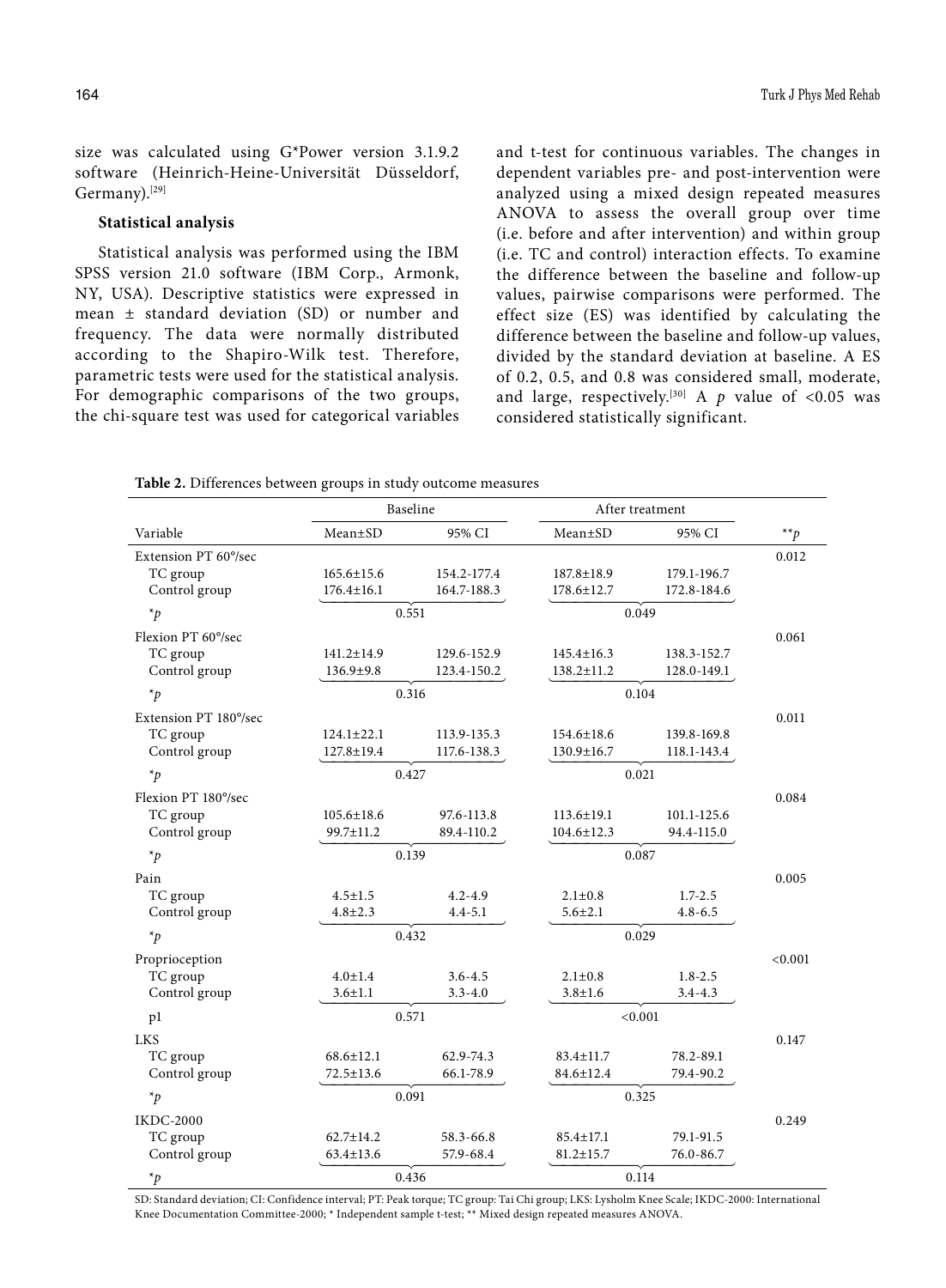|                       | Baseline         | After treatment  |         |     |             |
|-----------------------|------------------|------------------|---------|-----|-------------|
| Variable              | Mean±SD          | $Mean \pm SD$    | p       | ES  | 95% CI      |
| Extension PT 60°/sec  |                  |                  |         |     |             |
| TC group              | $165.6 \pm 15.6$ | $187.8 \pm 18.9$ | < 0.001 | 1.4 | $1.0 - 1.7$ |
| Control group         | $176.4 \pm 16.1$ | $178.6 \pm 12.7$ | 0.094   | 0.4 | $0.1 - 0.7$ |
| Flexion PT 60% sec    |                  |                  |         |     |             |
| TC group              | $141.2 \pm 14.9$ | $145.4 \pm 16.3$ | 0.081   | 0.3 | $0.1 - 0.4$ |
| Control group         | $136.9 \pm 9.8$  | $138.2 \pm 11.2$ | 0.148   | 0.2 | $0.2 - 0.3$ |
| Extension PT 180°/sec |                  |                  |         |     |             |
| TC group              | $124.1 \pm 22.1$ | $154.6 \pm 18.6$ | < 0.001 | 1.5 | $1.2 - 1.8$ |
| Control group         | $127.8 \pm 19.4$ | $130.9 \pm 16.7$ | 0.195   | 0.2 | $0.0 - 0.4$ |
| Flexion PT 180% sec   |                  |                  |         |     |             |
| TC group              | $105.6 \pm 18.6$ | $113.6 \pm 19.1$ | 0.092   | 0.4 | $0.3 - 0.6$ |
| Control group         | $99.7 \pm 11.2$  | $104.6 \pm 12.3$ | 0.061   | 0.4 | $0.2 - 0.6$ |
| Pain                  |                  |                  |         |     |             |
| TC group              | $4.5 \pm 1.5$    | $2.1 \pm 0.8$    | < 0.001 | 1.6 | $1.0 - 2.2$ |
| Control group         | $4.8 \pm 2.3$    | $5.6 \pm 2.1$    | 0.115   | 0.3 | $0.1 - 0.4$ |
| Proprioception        |                  |                  |         |     |             |
| TC group              | $4.0 \pm 1.4$    | $2.1 \pm 0.8$    | < 0.001 | 1.4 | $1.0 - 1.8$ |
| Control group         | $3.6 \pm 1.1$    | $3.8 \pm 1.6$    | 0.216   | 0.2 | $0.0 - 0.4$ |
| <b>LKS</b>            |                  |                  |         |     |             |
| TC group              | $68.6 \pm 12.1$  | $83.4 \pm 11.7$  | 0.001   | 1.2 | $0.7 - 1.7$ |
| Control group         | $72.5 \pm 13.6$  | $84.6 \pm 12.4$  | 0.018   | 0.9 | $0.6 - 1.2$ |
| <b>IKDC-2000</b>      |                  |                  |         |     |             |
| TC group              | $62.7 \pm 14.2$  | $85.4 \pm 17.1$  | 0.001   | 1.6 | $1.1 - 2.0$ |
| Control group         | $63.4 \pm 13.6$  | $81.2 \pm 15.7$  | 0.001   | 1.3 | $0.9 - 1.7$ |

**Table 3.** Pairwise comparison of groups for muscle strengths, pain, proprioception, LKS and IKDC-2000 scores

LKS: Lysholm Knee Scale; IKDC-2000: International Knee Documentation Committee-2000; SD: Standard deviation; ES: Effect size; CI: Confidence interval; PT: Peak torque; TC group: Tai Chi group.

## **RESULTS**

Baseline demographic and clinical data of the patients are shown in Table 1. There was no significant difference between the two groups in terms of age, sex, BMI, duration of symptoms, or their affected or dominant sides. Football (n=30, 58%), basketball (n=8, 15%), volleyball (n=6, 11%), tennis (n=5, 9%), judo (n=2, 3%), and wrestling (n=1, 1%) were reported as the main causes of injuries.

Although the overall group by interaction for ANOVA was found to be significant  $(p<0.05)$  for pain, proprioception, and muscle strength measured at angular velocity of 60°/sec and 180°/sec for knee flexors and extensors, it was not significant for LKS or IKDC-2000 scores (p>0.05). When the postintervention differences between the two groups were examined, the TC group had more significant improvement in the knee extensor muscle strength, pain, and proprioception compared to the control group (p<0.05). However, there was no significant difference between the groups in terms of the flexor muscle strength, LKS, or IKDC-2000 scores (Table 2).

In both groups, significant changes were seen in some of the measurement scores following the intervention. While significant changes were observed in the extensor muscle strength, pain, proprioception, LKS, and IKDC-2000 scores in the TC group, there was a change only in LKS and IKDC-2000 scores in the control group. The ES obtained from all variables measured after the intervention was higher in the TC group (Table 3).

## **DISCUSSION**

The most important finding of this single-blind, randomized-controlled study investigating the effectiveness of TC exercises on partial ACL injuries was that, compared to the control group, the patients in the TC group experienced improvements in the knee extensor muscle strength measured at angular velocity of 60°/sec and 180°/sec, pain, and proprioception scores. It was also found that knee functionality increased for participants of both groups. However, as the ES was found to be higher in the TC group, it can be concluded that the benefit of the intervention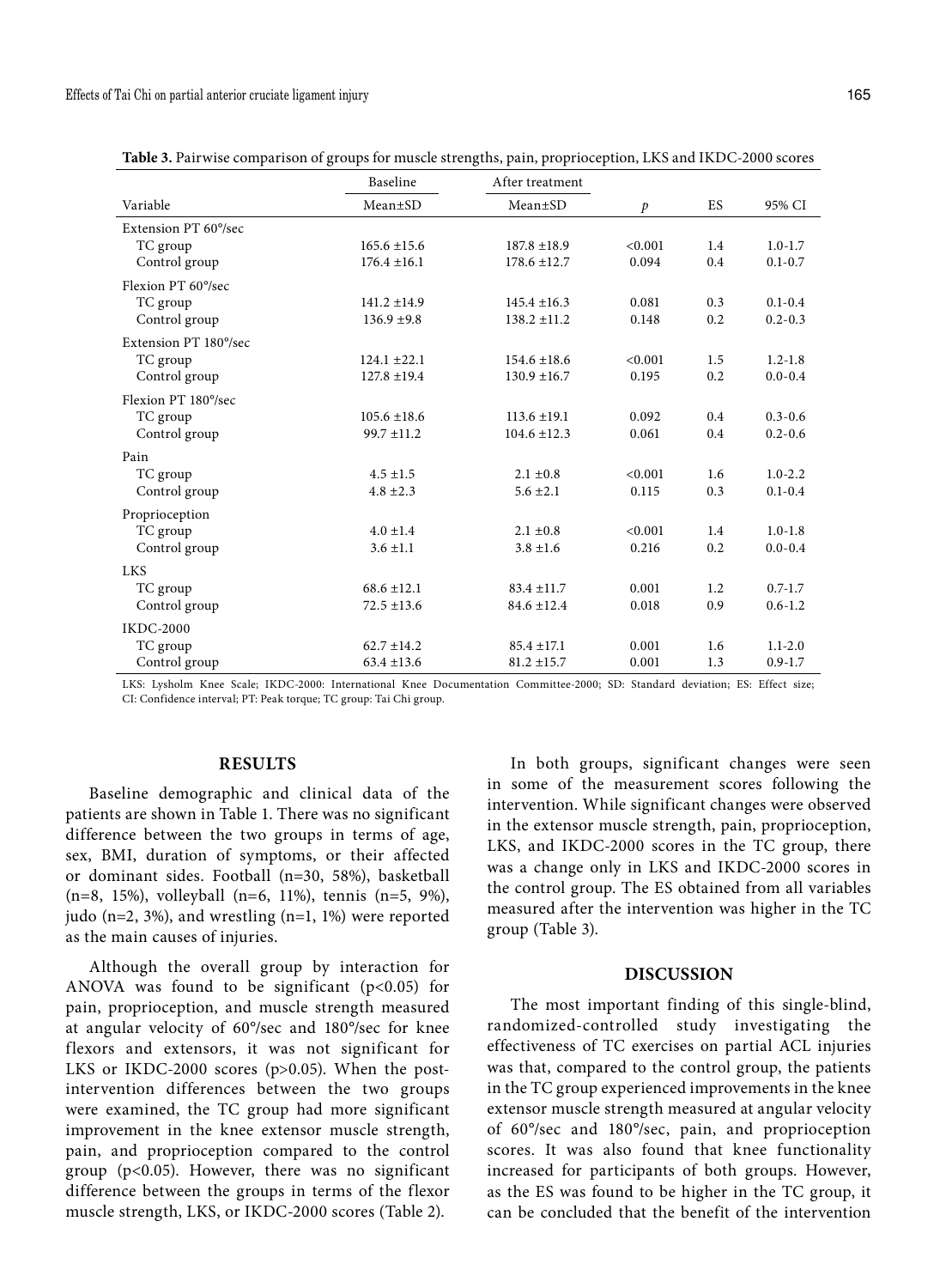was greater for the TC group, compared to the control group.

According to Wu et al., [12] the knee extensor muscle strength was better in individuals aged 55 years or above who performed TC exercises over a long period of time (minimum three years), compared to those who did not. In another study, TC exercises were found to increase the knee flexor and extensor muscle strength, compared the control group.[31] In contrast to these studies, Song et al.<sup>[32]</sup> conducted a study in which the knee muscle strengths were measured at an angular velocity of 60°/sec and 180°/sec in females with knee osteoarthritis. As a result of the study, the authors observed no significant difference in the knee muscle strength between the TC group and the control group in which only a self-help education program was applied. In another study investigating the effects of TC exercises on the muscle strength in older adults, Li et al.<sup>[33]</sup> found no significant changes in the knee flexion and extension muscle strength in both the TC and control groups at angular velocities of 30°/sec and 180°/sec. Although previous studies have shown that TC exercises have different effects on various diseases and age groups, a recent meta-analysis have suggested that, regardless of long-term or short-term effects of TC, these exercises can increase the knee muscle strength in older adults.<sup>[34]</sup> However, there is no study available in the literature investigating the effects of TC exercises on the knee extensor and flexor muscle strengths in patients with partial ACL injuries. In the current study, TC exercises were found to cause an increase in the knee extensor muscle strength; yet, they had no significant effect on the knee flexion strength. This can be attributed to many TC exercises being performed in the semi-squat position and to the fact that these exercises cause no overload on the knee, as they carry features of closed kinetic chain.[35]

In the present study, following the intervention program, pain severity was found to decrease in the TC group and increase in the control group. To the best of our knowledge, the efficacy of TC exercises has not been examined in partial ACL injuries. However, there are studies applying TC for some painful conditions, including fibromyalgia, osteoarthritis, rheumatoid arthritis, and cancer. In addition, there is a number of systematic reviews and meta-analyses demonstrating that TC exercises are particularly effective on pain management for patients with knee osteoarthritis.[36-38] In a meta-analysis by Lauche et al.,[36] the effects of TC exercises on knee osteoarthritis were investigated, and the TC exercises were shown to be an adjuvant treatment option in reducing pain in knee osteoarthritis. As in knee osteoarthritis, TC exercises also yielded positive effects on pain in cases of back pain and fibromyalgia.<sup>[14,15]</sup> Therefore, we can conclude that our study results are consistent with the published literature.

Knee proprioception, which plays an important role in the accuracy and efficiency of sport movements, commonly deteriorates with several sport injuries.[39] Wang et al.<sup>[40]</sup> examined the effects of 12 weeks of TC exercises on knee proprioception in individuals with knee using an electrogoniometer at angles of 30°, 45°, and 60°. At the end of Week 12, the authors reported statistically significant changes in the proprioception measured at 30° in the TC group, compared to the control group. In their randomized-controlled study, Chang et al.<sup>[41]</sup> investigated the effects of 24 weeks of TC exercises on older females and reported positive changes in their knee proprioception, compared to the control group. Based on these results, TC exercises are effective on knee proprioception in different age groups and for various diseases. However, no study examining the effectiveness of TC exercises in partial ACL injuries is available in the literature. In the current study, proprioception improved by approximately 48% in the TC group. In the control group, however, proprioception was impaired by 6%.

In the current study, knee function was evaluated using the LKS and IKDC-2000. There was no significant difference between the groups. However, there was an increase in the knee function with a higher range of effect in the TC group than in the control group, and a positive increase in knee function in the control group, as well. In a review by Pujol et al.,<sup>[42]</sup> the shortand mid-term natural course of partial ACL injury on the knee function was found to be satisfactory. In our study, both the TC and control groups showed similar results in terms of knee functionality, which is thought to be due to the natural course of partial ACL healing.

Nonetheless, this study has some limitations. First, we were only able to investigate the short-term effects of TC exercises, and long-term effects and follow-up results of these exercises still remain unknown. Second, the study mainly focused on physical complaints of patients with partial ACL injuries, whereas mind-body interventions such as TC are known to be associated with stress, anxiety, depression, and self-esteem.<sup>[43]</sup> Therefore, our study was limited in the absence of a parameter related to the psychological distress of the participants.

In conclusion, our study results suggest that TC exercises can be used as an alternative rehabilitation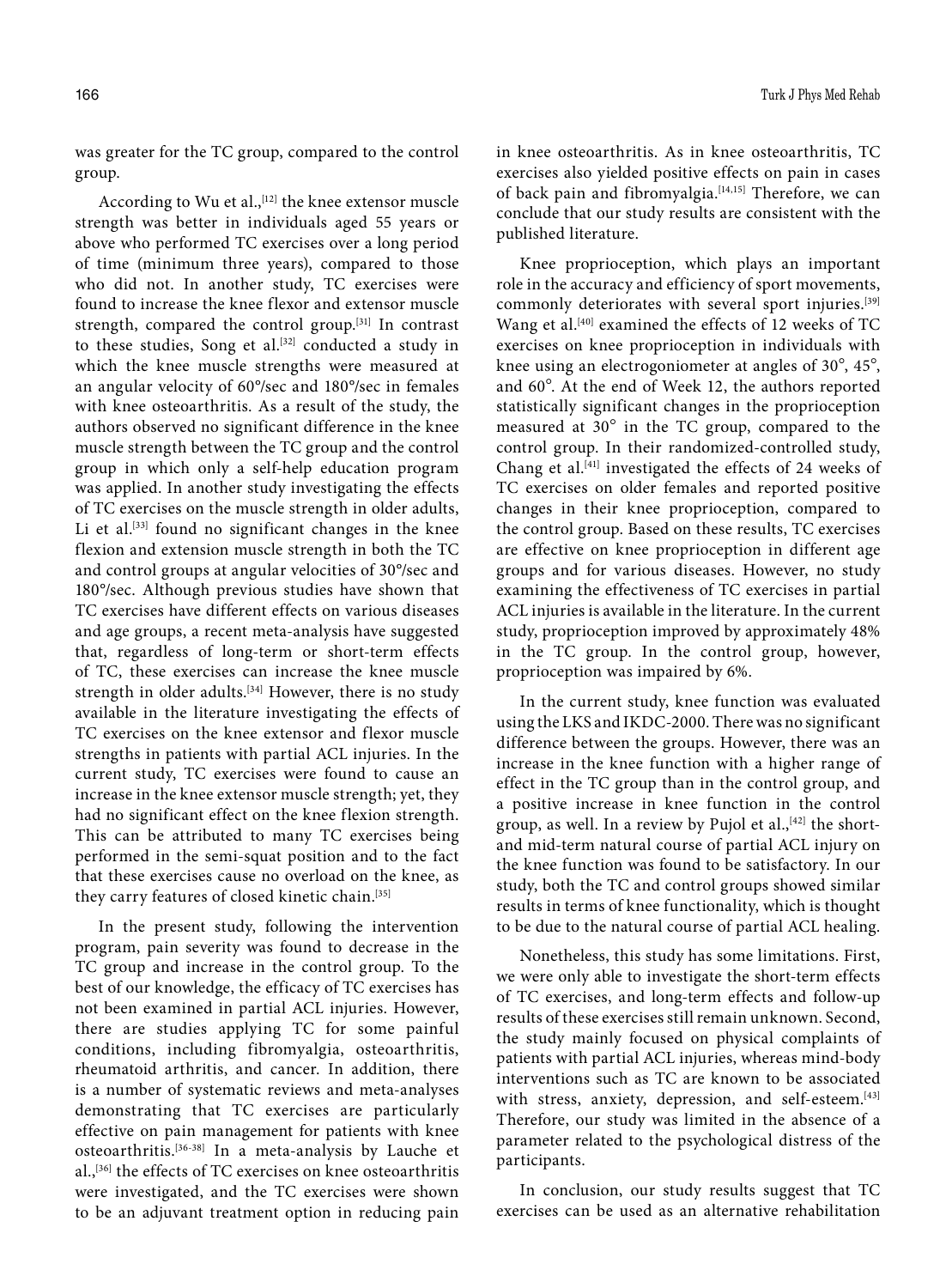regimen for non-surgically treated patients with partial ACL injuries. Of note, there is no study in the literature investigating the effects of TC exercises on ACL injuries and, for the first time, the present study shows that TC can be a potential conservative treatment option for patients, as these exercises improve the knee function, proprioception, and knee extensor muscle strength at 60°/sec and 180°/sec with decreased pain severity. However, there is still a need for further studies in which TC exercises are compared with other non-operative ACL treatments, where long-term follow-up periods, different styles of TC, and different injuries and pathologies related to the knee joint are involved.

## **Declaration of conflicting interests**

The authors declared no conflicts of interest with respect to the authorship and/or publication of this article.

#### **Funding**

The authors received no financial support for the research and/or authorship of this article.

## **REFERENCES**

- 1. Tegner Y, Lysholm J. Rating systems in the evaluation of knee ligament injuries. Clin Orthop Relat Res 1985;198:43-9.
- 2. Borbon CA, Mouzopoulos G, Siebold R. Why perform an ACL augmentation? Knee Surg Sports Traumatol Arthrosc 2012;20:245-51.
- 3. Tjoumakaris FP, Donegan DJ, Sekiya JK. Partial tears of the anterior cruciate ligament: diagnosis and treatment. Am J Orthop (Belle Mead NJ) 2011;40:92-7.
- 4. Temponi EF, de Carvalho Júnior LH, Sonnery-Cottet B, Chambat P. Partial tearing of the anterior cruciate ligament: diagnosis and treatment. Rev Bras Ortop 2015;50:9-15.
- 5. Dawson AG, Hutchison JD, Sutherland AG. Is anterior cruciate reconstruction superior to conservative treatment? J Knee Surg 2016;29:74-9.
- 6. Delincé P, Ghafil D. Anterior cruciate ligament tears: conservative or surgical treatment? A critical review of the literature. Knee Surg Sports Traumatol Arthrosc 2012;20:48-61.
- 7. Kostogiannis I, Ageberg E, Neuman P, Dahlberg L, Fridén T, Roos H. Activity level and subjective knee function 15 years after anterior cruciate ligament injury: a prospective, longitudinal study of nonreconstructed patients. Am J Sports Med 2007;35:1135-43.
- 8. Casteleyn PP, Handelberg F. Non-operative management of anterior cruciate ligament injuries in the general population. J Bone Joint Surg [Br] 1996;78:446-51.
- 9. Jeon I, Han D, Park R, Kim B. The Effects of Tai Chi exercise program on the improvement of gait ability in the old women. Korean J Sport Sci 2002;17:14-24.
- 10. Zhou M, Peng N, Dai Q, Li HW, Shi RG, Huang W. Effect of Tai Chi on muscle strength of the lower extremities in the elderly. Chin J Integr Med 2016;22:861-6.
- 11. Wang C, Schmid CH, Rones R, Kalish R, Yinh J, Goldenberg DL, et al. A randomized trial of tai chi for fibromyalgia. N Engl J Med 2010;363:743-54.
- 12. Wu G, Zhao F, Zhou X, Wei L. Improvement of isokinetic knee extensor strength and reduction of postural sway in the elderly from long-term Tai Chi exercise. Arch Phys Med Rehabil 2002;83:1364-9.
- 13. Wang C, Schmid CH, Hibberd PL, Kalish R, Roubenoff R, Rones R, et al. Tai Chi is effective in treating knee osteoarthritis: a randomized controlled trial. Arthritis Rheum 2009;61:1545-53.
- 14. Segura-Jiménez V, Romero-Zurita A, Carbonell-Baeza A, Aparicio VA, Ruiz JR, Delgado-Fernández M. Effectiveness of Tai-Chi for decreasing acute pain in fibromyalgia patients. Int J Sports Med 2014;35:418-23.
- 15. Hall AM, Maher CG, Lam P, Ferreira M, Latimer J. Tai chi exercise for treatment of pain and disability in people with persistent low back pain: a randomized controlled trial. Arthritis Care Res (Hoboken) 2011;63:1576-83.
- 16. Lee AC, Harvey WF, Wong JB, Price LL, Han X, Chung M, et al. Effects of Tai Chi versus physical therapy on mindfulness in knee osteoarthritis. Mindfulness (N Y) 2017;8:1195-205.
- 17. Paterno MV. Non-operative care of the patient with an ACLdeficient knee. Curr Rev Musculoskelet Med 2017;10:322-7.
- 18. Wang C, Collet JP, Lau J. The effect of Tai Chi on health outcomes in patients with chronic conditions: a systematic review. Arch Intern Med 2004;164:493-501.
- 19. Wang C, Iversen MD, McAlindon T, Harvey WF, Wong JB, Fielding RA, et al. Assessing the comparative effectiveness of Tai Chi versus physical therapy for knee osteoarthritis: design and rationale for a randomized trial. BMC Complement Altern Med 2014;14:333.
- 20. Celik D, Coşkunsu D, Kiliçoğlu O. Translation and cultural adaptation of the Turkish Lysholm knee scale: ease of use, validity, and reliability. Clin Orthop Relat Res 2013;471:2602-10.
- 21. Irrgang JJ, Anderson AF, Boland AL, Harner CD, Kurosaka M, Neyret P, et al. Development and validation of the international knee documentation committee subjective knee form. Am J Sports Med 2001;29:600-13.
- 22. Çelik D, Coşkunsu D, KiliÇoğlu Ö, Ergönül Ö, Irrgang JJ. Translation and cross-cultural adaptation of the international knee documentation committee subjective knee form into Turkish. J Orthop Sports Phys Ther 2014;44:899-909.
- 23. Price DD, McGrath PA, Rafii A, Buckingham B. The validation of visual analogue scales as ratio scale measures for chronic and experimental pain. Pain 1983;17:45-56.
- 24. Parcell AC, Sawyer RD, Tricoli VA, Chinevere TD. Minimum rest period for strength recovery during a common isokinetic testing protocol. Med Sci Sports Exerc 2002;34:1018-22.
- 25. Rosene JM, Fogarty TD, Mahaffey BL. Isokinetic hamstrings: Quadriceps ratios in Intercollegiate Athletes. J Athl Train 2001;36:378-383.
- 26. Ghasemi GA, Zolaktaf V, Ibrahim K, Minasian V. Evaluation of joint position sense after ACL reconstruction with hamstring tendon auto graft. Am J Sport Med 2013;1:52-5.